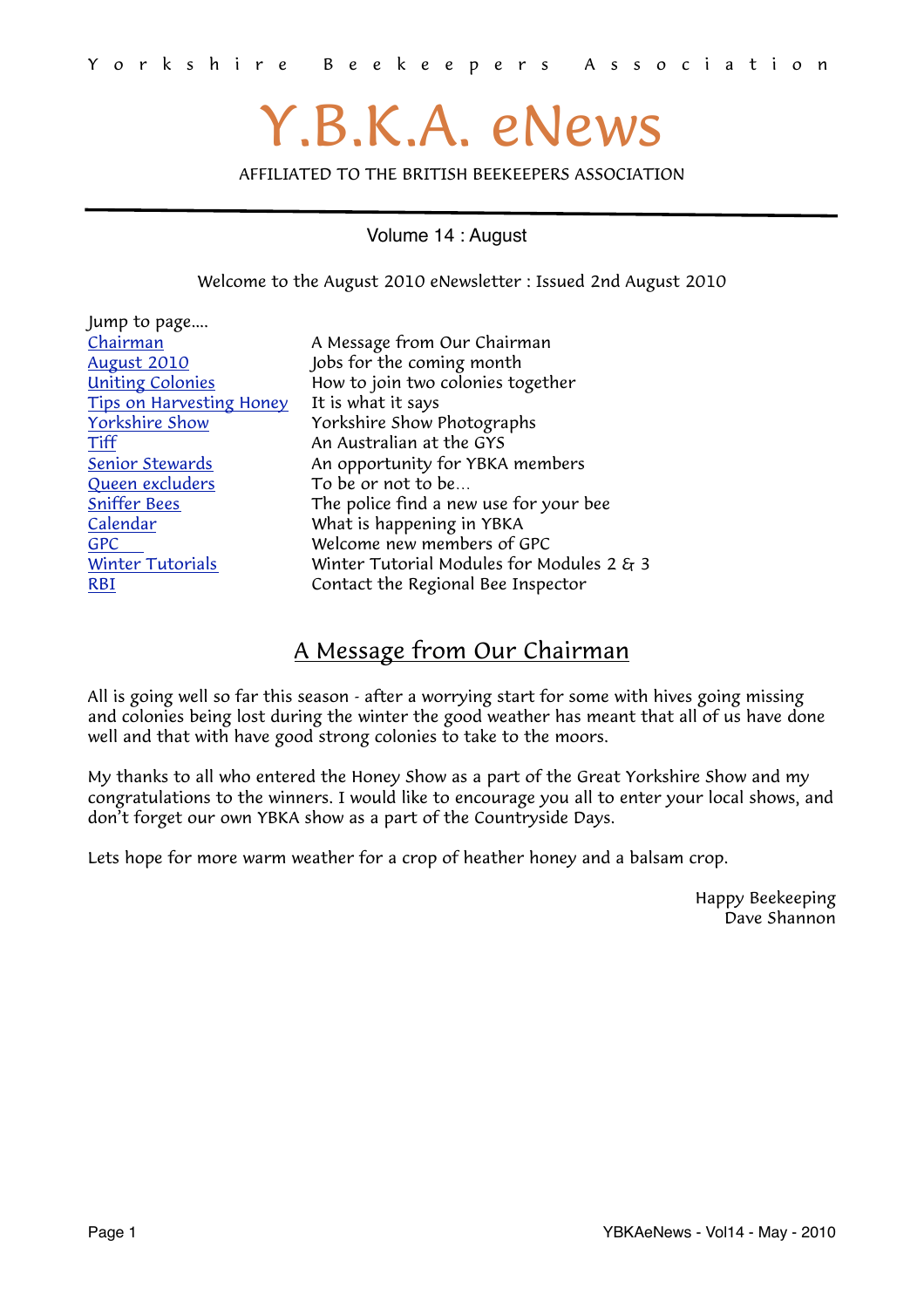#### <span id="page-1-0"></span>August

So the weather has changed and the bees should be slowing down a little - consolidating. Don't relax your guard too much but do relax a little as you get time to take a breathe and check where you are and what equipment you still have that doesn't have bees in.

If your bees have been bringing a crop in after the rape then plan to extract it (the bramble has finished but the willowherb is still going), if you live near balsam then plan to collect a good nectar flow if the weather returns to decent and if you have your bees at the heather then pray for good weather. It is not too late to get hives onto the moors - the bell is flowering but not the ling.

As with everything 'bee' related then you should have a plan of what you're going to do as the season heads towards the autumn: When are you going to check for varroa and what treatment will you use; when do you need to give smaller entrances to some hives to stop wasps and robbers and are you prepared to feed any hives that might need it.

You should also be planning on controlling the number of colonies you go into winter with. It is better to have few, strong colonies rather than many weak ones. All those artificial (or not so artificial) swarms may well have made good growth and be strong colonies - but do you want to expand to that number ? By uniting colonies you get good strong bees with young queens going into winter with lots of stores and you have spare equipment which can be readied, over winter, to allow you to control swarming next year. It will all be in your plan.

## Jobs for the month

Continue inspections Watch for swarms Add supers if needed for balsam Prepare extraction equipment and storage Place nucs into full hives or combine with current colonies Render wax scrapings, burr comb and brace comb

Monitor mite drop – if you get more than 10 per day consider treatment but if colony is going to produce honey only dust with icing sugar

> [Bill Cadmore, Editor](mailto:ybkanews@ntlworld.com?subject=eNewsletter) [back](#page-0-1)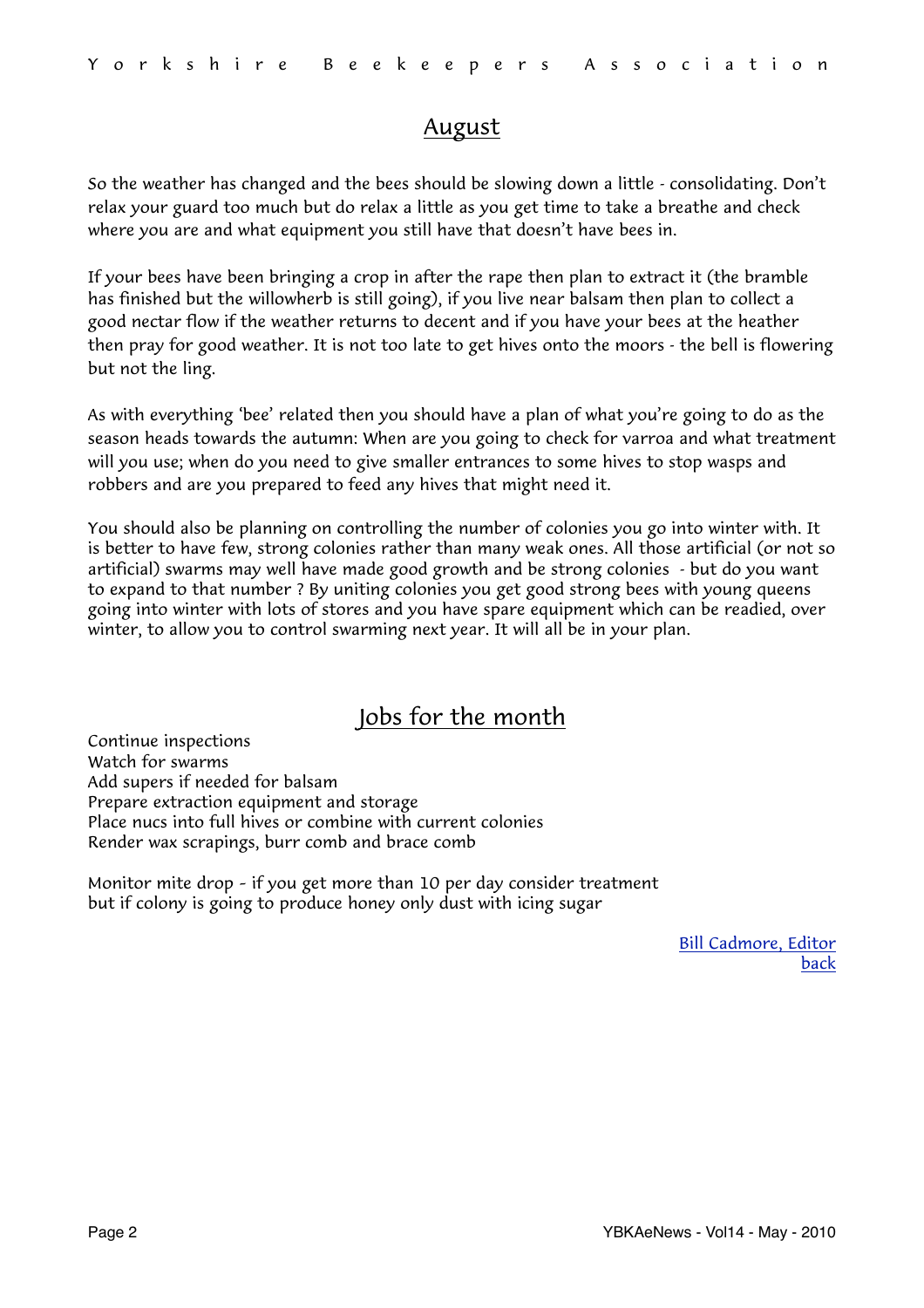## <span id="page-2-0"></span>Uniting colonies

Swarm controls will have resulted in an increase in numbers. Getting back to the number you thought of first is simple: put two colonies together, but do it carefully. The accepted way to unite two colonies is using a sheet of newspaper.

The books will tell you to move the colonies close together, moving one of them a yard at a time each day, but my experience is that this is unnecessary. Simply wait until the bees have stopped flying in the evening, remove the crown board from one hive and lay a sheet of newspaper directly over all the frames of the brood box, (use a broadsheet not a tabloid) then place the second colony over the top of the newspaper. You can make a few small holes in the paper but I never do. Close up and leave for a week before inspecting and reassembling into one unit. If there are supers, ensure that there is a sheet of newspaper wherever adjacent boxes contain different bees.

Before joining the colonies, preferably earlier in the day, loosen all hive parts and take any brace comb off the bottom of the frames of the top box beforehand. At the same time remove the queen you do not wish to keep.

Put a queen excluder on top of the newspaper so that the queen is confined in the lower box and also to hold down the newspaper. A fine water spray will keep the bees in the bottom box from flying for the short time they are exposed.

[back](#page-0-1)

## <span id="page-2-1"></span>Tips on Harvesting Honey

*The following is courtesy of John Caldeira, Dallas, Texas, USA. The original can be found on his website at [www.outdoorplace.org/beekeeping/.](http://outdoorplace.org/beekeeping/)*

18 Things a Beginning Beekeeper Should Know to Help Things Run Smoothly on Extracting Day The following suggestions are offered for the benefit of beekeepers with a few hives who do not have a permanent honey house. They are meant to supplement the information in books where everything seems so simple and easy. Many beekeepers, including myself, have learned some of these self-evident truths the hard way.

1. Honey is sticky. It will drip. Every doorknob, shoelace, telephone and radio button that is touched while uncapping or handling wet frames will become sticky. Walking spreads the honey around on the floor.

 *Solution:* A bucket of water to rinse hands and a dishtowel are essential in the extracting room, especially if you are married and want to stay that way. Turn on the fan and radio, and get everything else ready, before getting all sticky. The garage, basement, barn or porch are usually better places to extract than the kitchen, providing you can keep the honey clean. Watch the kids.

2. Bees in the extracting room are attracted to light. Straggler bees left in the supers will find their way into the extracting room and will tend to fly towards a window or light bulb.

 *Solution:* A small exit near the top of a window will allow them to return to their hives if they are nearby. If the hives are not nearby and you have a lot of bees in the room, hanging a few drawn frames near the top of the window with a caged queen will provide a place for them to settle and create a nice nucleus colony when you're done. A vacuum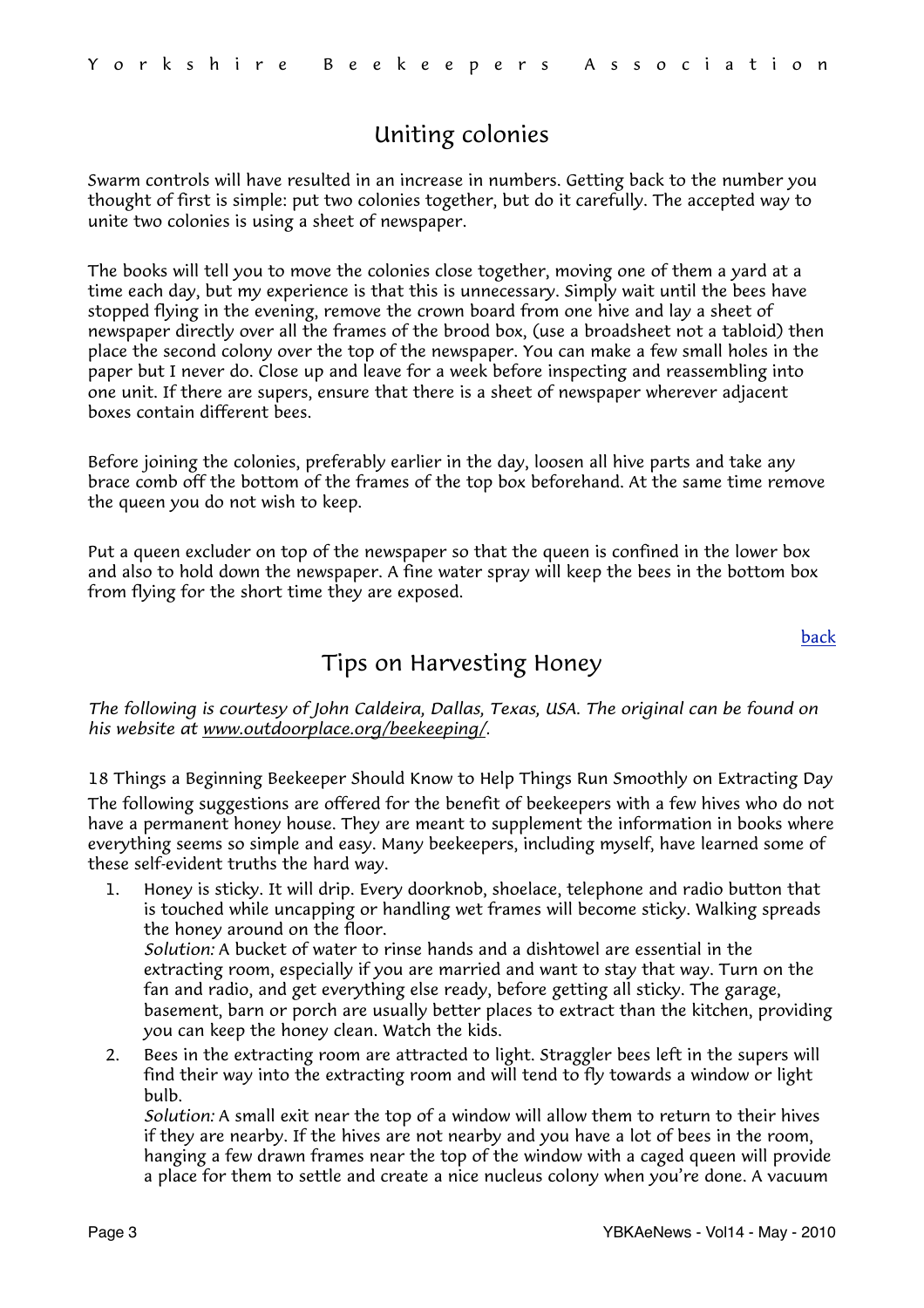cleaner hose is an alternative. Don't extract directly under the only light bulb in the room.

- 3. Bees away from their hive are not inclined to sting. Bees carried into the extracting room in supers are normally extremely gentle, with no brood or queen present. However, they are very adept at stinging the finger that accidentally crushes them while picking up a frame or super. Beware.
- 4. Household items can serve as good alternatives to supplies found in beekeeping catalogs.
	- A serrated bread knife makes a good uncapping knife. Use a sawing motion. No need to heat it. Change directions if it catches the wood. Some beekeepers really like using a hot-air electric paint stripper to quickly melt the cappings, but I haven't tried it.
	- Kitchen strainers, nylon paint strainers, and women's nylon stockings can serve as good honey filters. Clean ones, of course.
	- Tupperware and Rubbermaid both make good plastic containers to hold honey and cappings. Honey is acidic, so don't use items such as aluminum and galvanized steel that will react with the honey acids. Stick with plastic, stainless steel or glass.

 While there is a good household substitute for most extracting equipment, there is no good substitute for a good centrifugal extractor.

- 5. Let the honey settle. Honey that rests for a few days after extracting will not leave tiny bubbles around the rim of a jar. Be patient. Almost all debris left in the honey after filtering will either float or sink within a few days. A spigot just off the bottom of a container will prevent both floating and sunken debris from being accidentally bottled.
- 6. If there is no nectar flow, bees will rob honey. If the honey in an extracting room is more appealing than local flowers, the neighborhood bees will try to feast on it and tell all their friends.

 Extracting is best performed in a closed screened room such as a garage, basement or barn, or outside after dark. I heard a story about a guy that brought some supers into his basement to extract the next day, but he left a window open. The next day he found that his bees had brought half the honey back to their hives.

- 7. Uncapping is easier with only 8 or 9 frames spaced evenly in a 10-frame super. The thicker comb means almost no scraping with the fork. After bees have drawn out the foundation the first season, return only 8 or 9 frames into each extracted super to make the next crop easier to uncap. Uncap all the way down to the wood on the top and bottom bar, regardless of how far the comb in drawn out, so the comb will be nice and even next year.
- 8. Propolis sticks to shoes and almost everything else. Extracting is a great time to clean propolis off the box edges and frame-rests, but if they are going to be scraped it is best to cover the floor with old cardboard, newspaper or a plastic painter's tarp so there won't be little propolis reminders of the extracting experience. Wax isn't quite as bad.
- 9. Butyric acid (Bee Go) really stinks. It works great, and is the best way for most hobby beekeepers to clear bees from the supers. The bees don't get as angry as brushing or blowing them, but that smelly fume board belongs behind the garage or near the fence when you're done. The chemical bottle belongs in a plastic bag inside an old coffee can or something else that won't tip over; this is stuff you do not ever want to spill. The almond-smelling Benzaldehyde smells better and works okay in cooler weather, but it still belongs outside. Bee escape boards work okay too, if you can install them the day before extracting, have enough escapes for every hive, and don't have too many holes between the boxes where the bees can enter and rob the honey. My equipment is old and leaks.
- 10. Extractors, uncapping tanks and other extracting equipment are best borrowed or shared. Most hobby beekeepers will only use their extracting equipment one or two days each year. The rest of the year it typically gathers dust in an attic, garage or basement. Thus it is very practical and economical for several beekeepers or a beekeeping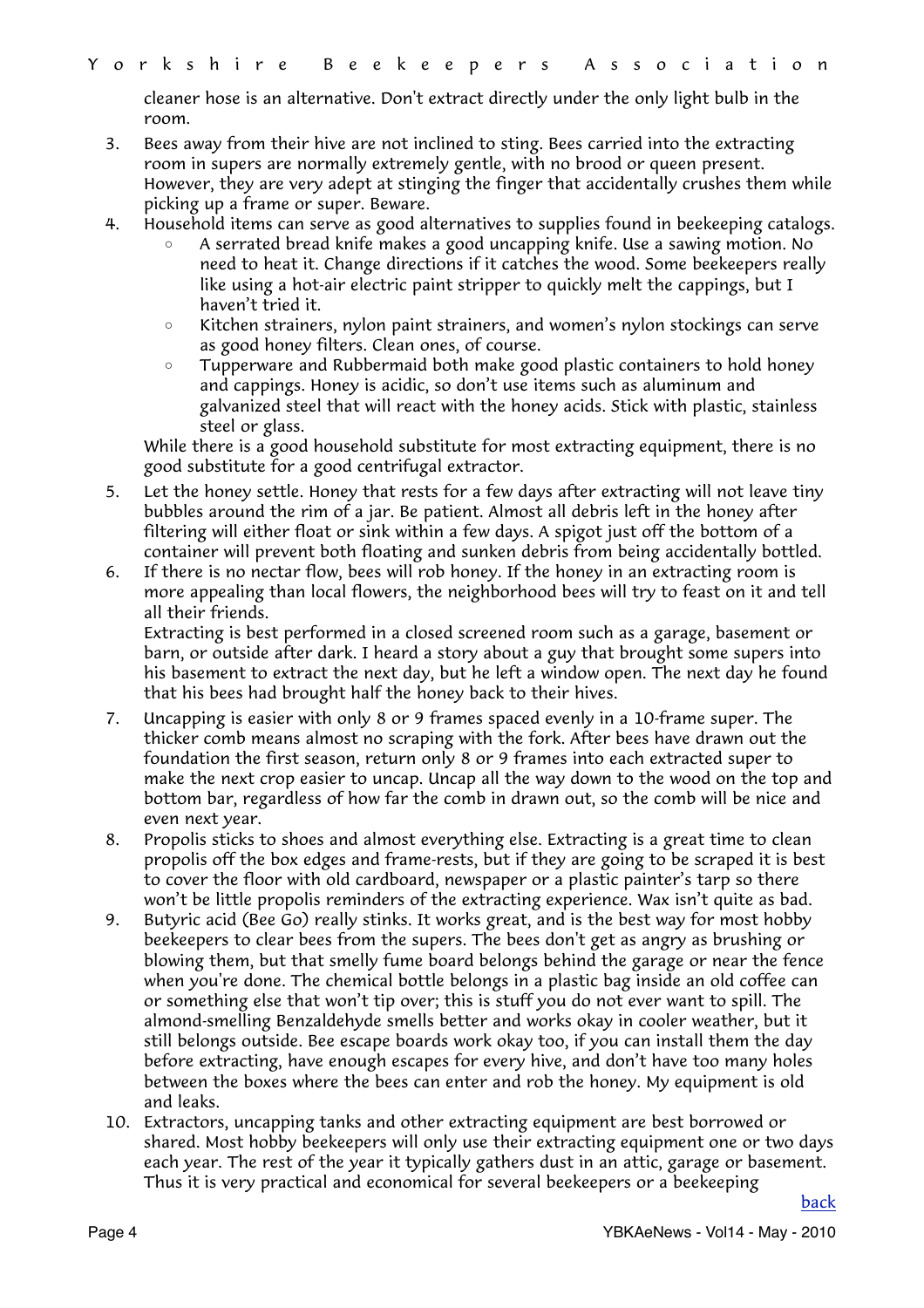association to share equipment. The expense is avoided, and it eliminates the need for storage space. So borrow or share, and use some of that money saved to buy a few of the nice non-stick polyurethane candle molds. If you must buy, a good quality hand-crank 4 frame extractor will suit most beekeepers better than 2 or 3 frame models, since it reduces the spinning work and thus greatly shortens the extracting time.

- 11. Extracting honey is best accomplished with two people. One person uncapping frames while the other spins the honey. Very efficient and the conversation can be good. It's not very stressful to a relationship either, unlike hanging wallpaper. If you have clean wax from an earlier extraction, a side candle-making operation is an effective use of time since candles take time to cool.
- 12. Warm honey flows best. Warm honey spins out of the comb faster and more thoroughly than does cold honey in an extractor. Warm honey also strains faster through a filter. Honey at 80 degrees Fahrenheit (27 c) or higher will be extracted most easily. This is normally not a problem in the summer, but in cool weather a light bulb under a stack of supers overnight can provide a lot of heat if the escape of the heat is controlled. Don't melt the wax!
- 13. Extracted honey absorbs moisture from the air. Uncovered honey also catches insects, so keep the honey covered.
- 14. Sufficient honey containers are needed on extracting day. Enough containers need to be on hand when extracting, so it is good to learn how much capacity you'll need before extracting. In rough numbers:
	- A shallow super will typically yield between 25 and 30 pounds of honey, or 2 to 2 ½ gallons.
	- A medium (6 5/8") depth super will typically yield between 35 and 40 pounds, or 3 to 4 gallons.

A full-depth box will typically yield between 60 and 70 pounds, or 5 to 6 gallons. Actual yields vary due to the number of frames, how well they are extracted, age of comb and other variables.

15. Wax cappings hold a lot of honey. Wax cappings typically hold 10% or more of a beekeeper's honey crop. Cappings should be drained of honey through screening. After draining, the cappings wax can be melted into a block. Melting is best accomplished using a solar wax melter, or by heating the cappings in an inch of water in an old pot. Feed the honey-water back to the bees.

 Solar wax melters really do work well – use double-paned framed window glass and build around it. Alternatively, the cappings can be left outside for the bees to feed on and then thrown away

16. Utensils that are used with melted wax will not be used for anything else. Melted wax leaves a waxy film on every pot, spoon, dipping cup or strainer it comes into contact with.

 Crock pots with an inch of water are good for melting cappings that have been drained of honey, but the pot will never be the same. Old crock pots are also near-perfect for melting wax during candle making, and they are often available at garage sales. Heat to between 150 and 180 degrees Fahrenheit; no need to boil.

- 17. Bad comb and rotten boxes should be replaced while extracting. Extracting provides the perfect opportunity to cull bad combs, frames and boxes that need paint or replacing. Have replacements on hand on extracting day. When short a few frames, frame feeders (also called division-board feeders; the kind that normally replace a frame or two) can be put in the empty spaces in the supers so any burr comb built there will be inside the feeder where it will actually be useful to prevent drowning when it is time to feed.
- 18. Let the bees clean the "wet" empty supers after extracting. Whether intending to return the supers to the bees or store them off the hives, the bees do a great job of drying supers after extracting. A stack of supers can be placed on a hive, over an inner cover that has a hole, and they will usually be dry the next day. Best to put them on the hives late in the day, to reduce robbing. The same state is a state of the [back](#page-0-1) back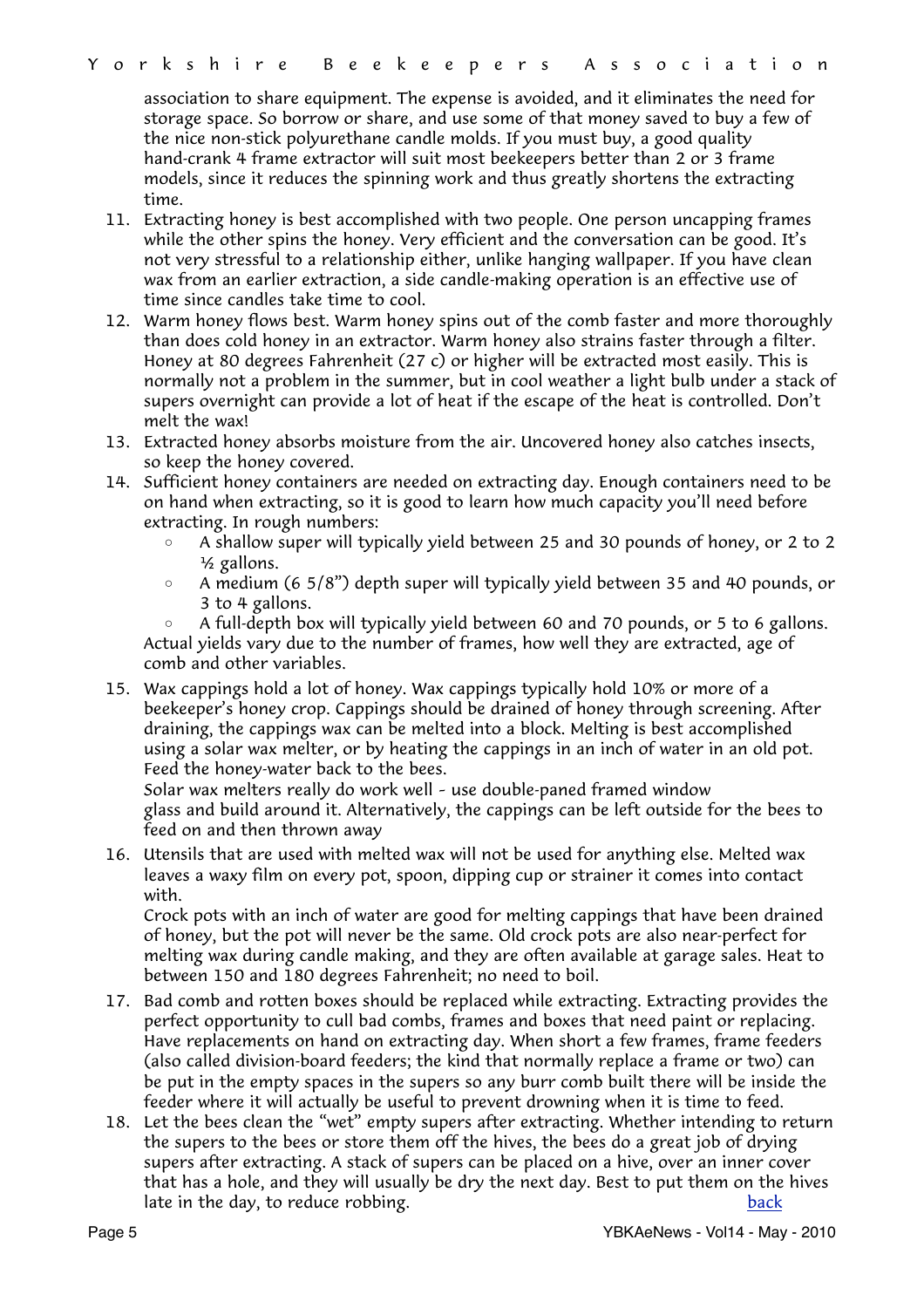# <span id="page-5-0"></span>G.Y.S 2010 Honey Show

Once again a very successful 2010 Great Yorkshire Show for all with record crowds for the fourth year in succession. Attendances for the show this year reached a staggering 131, 382 visitors. The Y.A.S honey show was also up on exhibitors and exhibits again with more than 44 + exhibitors taking part this year and 395 exhibits. The standard of the show overall was excellent, and with the closure of the Royal show last year this is now the north's most prestigious show. Trophies from the Royal show were brought up by special arrangement to be presented to winners of sections throughout the show along with our own Y.A.S trophies and prize cards for all section and individual classes. Here is the list of winners and what they achieved. A list of winners has been sent with this enewsletter.





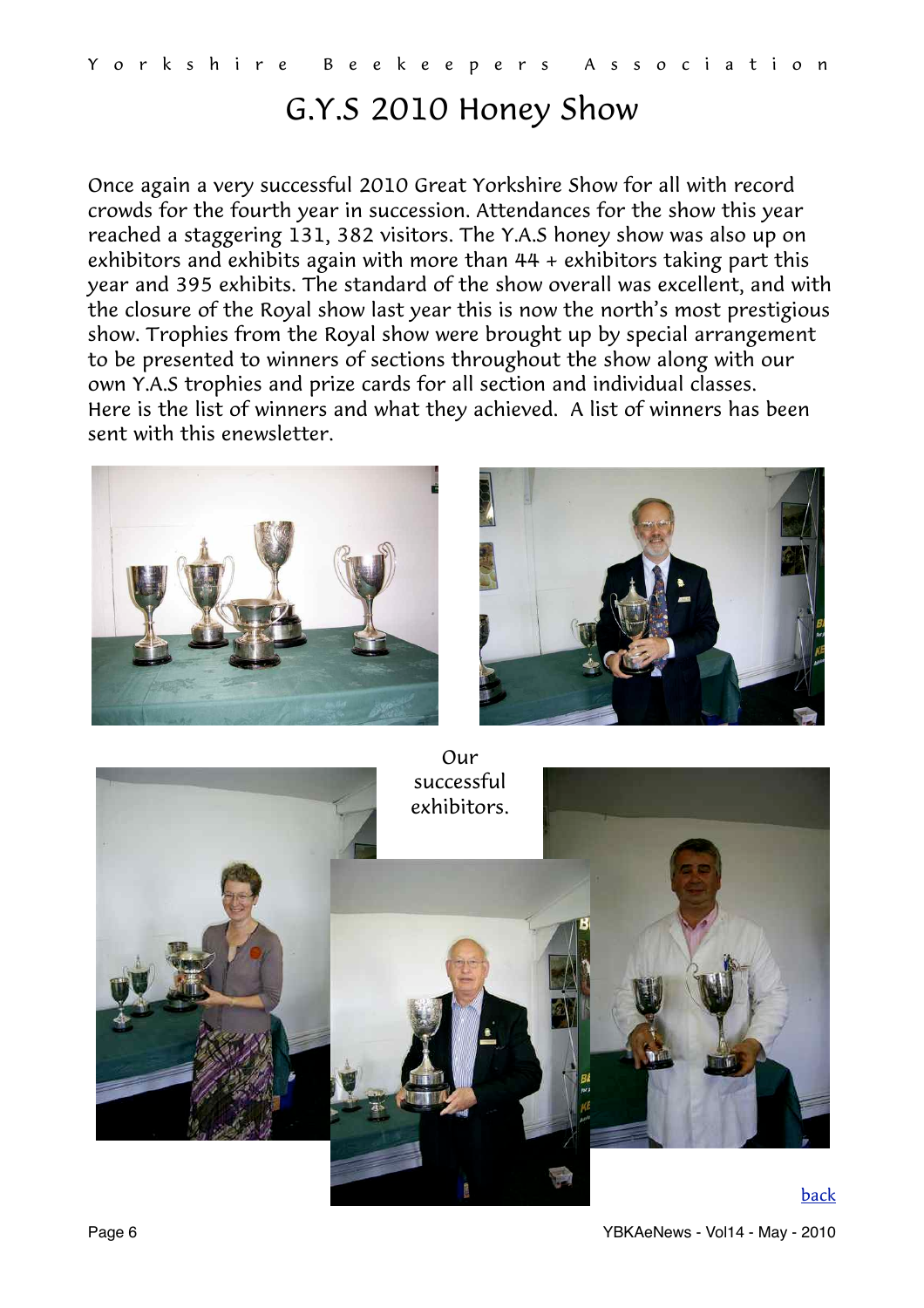

## <span id="page-6-0"></span>Australian Visitor to Great Yorkshire Show

It was nice to welcome Tiffane Bates to the Yorkshire BKA pavillion. Tiff is a very successful queen breeder and beekeeper from Perth, Australia, where she works on bee research at the university. Tiff was in the U.K. to help researchers at Leeds University improve their skills and techniques in grafting and artificial insemination - she proved to be a very good teacher. While here she was keen to meet as many beekeepers as she could - varroa is an ever present threat to the australians and she wanted to know how we worked to limit the effects of the mite and to find out about progress we have made towards developing bees that can live with it.

Tiff missed the good weather we've been having and is now convinced that the UK has no sunshine at all.

She enthused about the show and was very pleased to be able to chat with members working in the pavilion.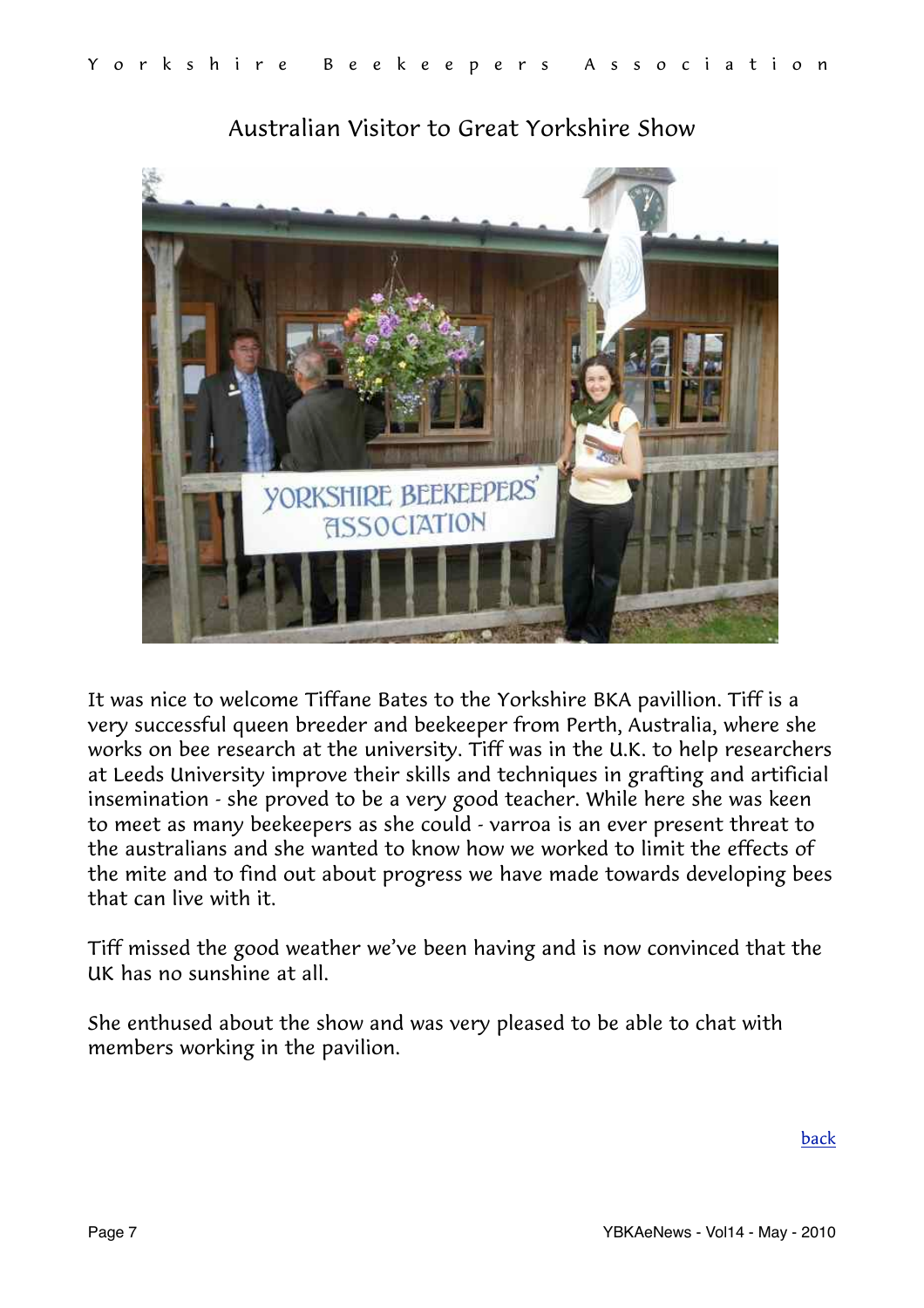## <span id="page-7-0"></span>Succession plans at the Great Yorkshire Show

#### Things are changing, its Anno Domini

Michael Badger and Gerald Moxon are looking ahead for two persons to take over from them as part of their succession / exit plans from their roles as senior stewards at the hives and honey section Great Yorkshire Show.

The persons need not to be experts in in exhibition of honey, but a knowledge is of great help. They need to be fit and able, have presence, affability and lead from the front. In addition, be atuned to meeting the public and public dignitaries from Lord Lieutenants to Foreign diplomats and people from public life who visit the honey show.

The new appointee will in time become the YAS Representative for beekeeping. This role includes chairing the Hives and Honey meetings at the YAS and attending briefings as and when required.

It is envisaged that the persons will become an assistant steward to learn the ropes and over time take charge. It is not time consuming other than you need to set aside six days for the Great Yorkshire Show and three days Countryside Live.

Next year the honey show is moving into new accommodation, this is part of the succession plan to ease in the new candidate to the new role.

If you would like more information please email [buzz.buzz@ntlworld.com](mailto:buzz.buzz@ntlworld.com)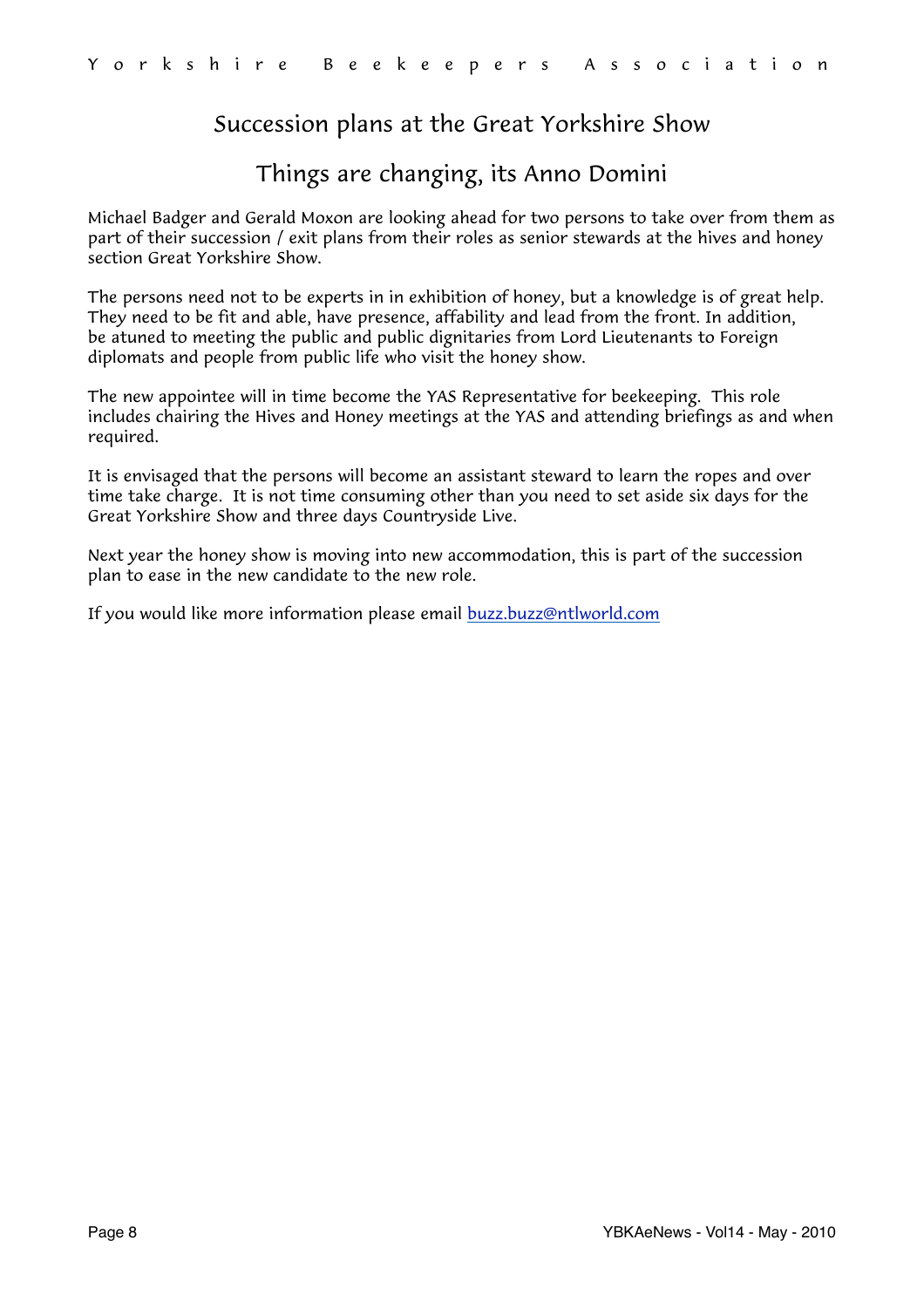#### <span id="page-8-0"></span>Queen excluders – To be or not to be…

Following an interesting talk given last year by Tony Jefferson, at one of our Winter meetings, I was surprised and interested to hear that he did not use queen excluders at all. After thinking about this, I suggested to my husband, Ian, that we experiment with this idea.

For the last couple of years, we have taken queen excluders off the hives whilst the hives have been 'on the heather' and then left them off over the winter months.

There are arguments for and against this!

Last Spring we decided to leave the q.e. off two of our colonies. This was mainly due to the fact that we could not find the queens on the initial Spring inspection and they were both laying in the supers anyway! We thought it would be interesting to see what happened in comparison to the other colonies that had q.e. put on them.

What we found was:

- The colonies built up in strength  $\varepsilon_T$  numbers much more rapidly than those colonies with q. e. Much honey was produced.
- The bees were much more ill tempered and aggressive (but that may have had nothing whatsoever to do with queen excluders!)Also, the reason why they produced much honey may have been because we were much less inclined to open them up!
- When we did get around to looking at them, both colonies had produced several beautiful queen cells, all good sized and neatly spaced out hanging from the underside of the top brood boxes – much better than anything that could have been humanly engineered ( in my opinion! )

This year I suggested to Ian that we experiment, not only by leaving queen excluders off, but also to use brood boxes instead of supers. My supposition was that the bees would store honey in the combs on the outside frames and the brood nest would expand upwards 'chimney like' This would enable us to make up nucs for the many new members who had been on the two beekeeping courses that we have held this year. In effect, we would be producing bees this year, rather than honey.

What we found was that the bees did not expand upwards as anticipated! It was much more difficult to find the queen. Also, some of the frames of honey had small patches of brood in them so we did not like to take them off.

For practical reasons and to save frustration, Ian made the decision to put the queen excluders back on! We continued our beekeeping in the conventional way!

However, we also found this year that bees in a number of our colonies seemed most reluctant to venture into the supers and were storing pollen and nectar in the brood frames, thereby restricting the space available to the laying queen (another reason for the high number of swarms we've lost this year?)

Ian took off the queen excluders to encourage the bees up into the supers. This worked a treat! The bees moved very readily into the supers, rapidly drawing out the wax and storing nectar and pollen. I realise that this operation coincided with a prolonged spell of fine warm weather and a healthy nectar flow! Once the bees had started to work these frames, we put the queen excluders back on.

I suppose this would not be practical if you had many hives situated in an out apiary. It has certainly worked in our favour – so far….

> Monica Coates Secretary of SRBKA [back](#page-0-1)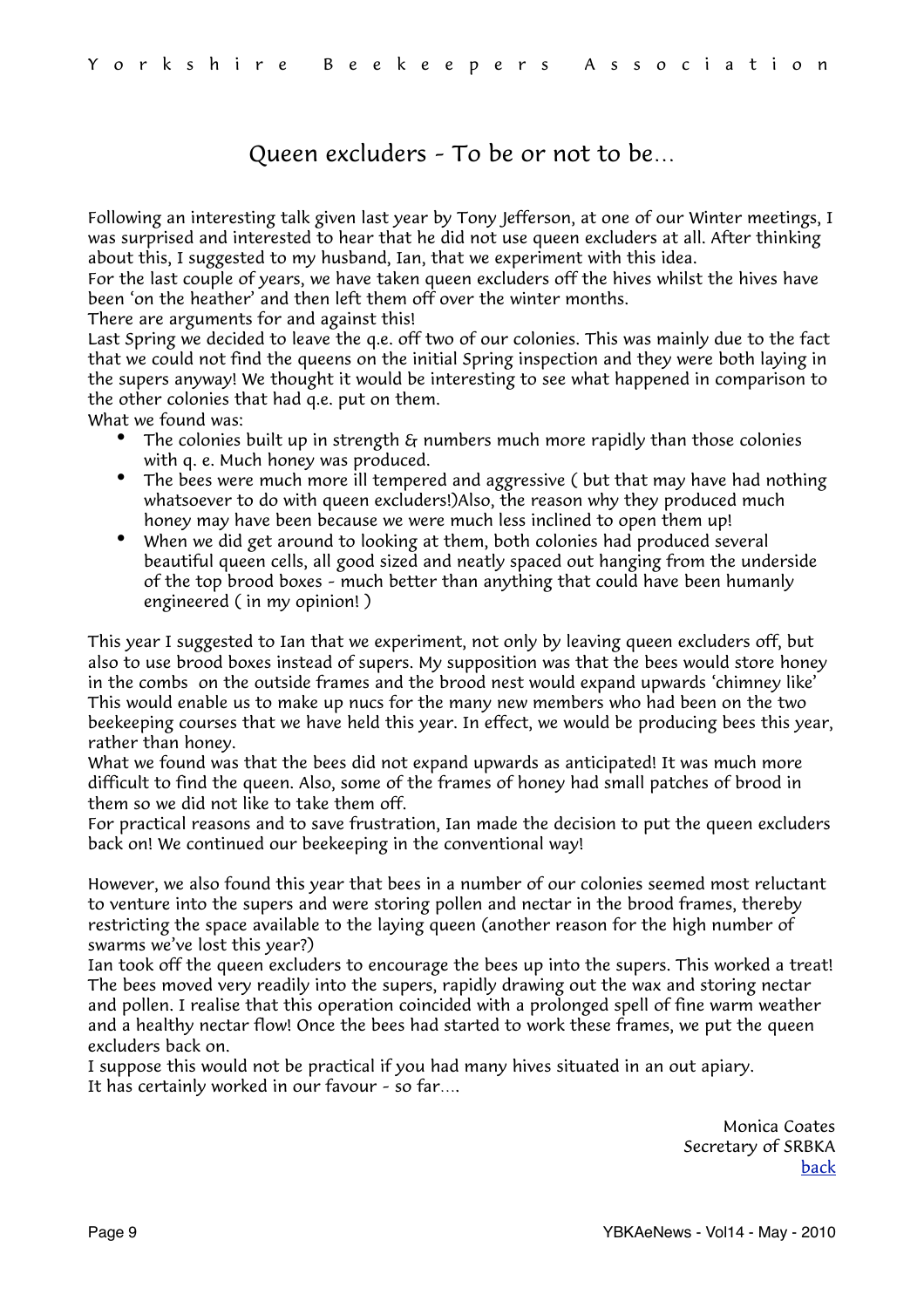<span id="page-9-0"></span>GPC

#### Y.B.K.A. Executive Committee

Chairman / Honey Show Organisation Dave Shannon 01302-772837 [dave\\_aca@tiscali.co.uk](mailto:dave_aca@tiscali.co.uk?subject=GPC) Vice Chairman / Newsletter Editor Bill Cadmore 01132160482 [bill.cadmore@ntlworld.com](mailto:bill.cadmore@ntlworld.com) Secretary Brian Latham 01132643436 [brian.latham@ntlworld.com](mailto:brian.latham@ntlworld.com) Treasurer John Whittaker 01937 834688 [johnmartinwhitaker@hotmail.com](mailto:johnmartinwhitaker@hotmail.com) Equipment Officer Roger Chappel [roger@rchappel.orangehome.co.uk](mailto:roger@rchappel.orangehome.co.uk) 01325315741 Education/Examinations Wendy Maslin 01482 656018 [wendy@maslin.karoo.co.uk](mailto:wendy@maslin.karoo.co.uk) Bee Husbandry Tom Robinson mautomrobee@btopenworld.com

BBKA Delegate

Tony lefferson 07749731945 [stoneleabees@yahoo.co.uk](mailto:stoneleabees@yahoo.co.uk) Information Officer Roger Chappel [roger@rchappel.orangehome.co.uk](mailto:roger@rchappel.orangehome.co.uk) 01325315741 Environment and spray liaison officer Kate Wallace [kate.wallace41@googlemail.com](mailto:kate.wallace41@googlemail.com) Web Master Eli Shannon [eliboosha@tiscali.co.uk](mailto:eliboosha@tiscali.co.uk) YAS Representative Michael Badger 0113 294 5879 [buzz.buzz@ntlworld.com](mailto:buzz.buzz@ntlworld.com) School Day Organiser Phil Gee 01422886114 07769650059 [pjgphilgee@aol.com](mailto:pjgphilgee@aol.com) NBU Representative Ivor Flatman 01924 252795 07775 119436 [ivor.flatman@fera.gsi.gov.uk](mailto:ivor.flatman@fera.gsi.gov.uk)

#### Yorkshire Area Representitives

| Airedale, Wharfedale, Barkston Ash, Leeds      | <b>Bill Cadm</b> |
|------------------------------------------------|------------------|
|                                                | 011321           |
|                                                | bill.cadn        |
| South Riding, Doncaster, Barnsley, Sheffield   | Dave Sh          |
|                                                | 01302-7          |
|                                                | dave_aca         |
| Halifax, Huddersfield, Wakefield, Pontefract   | Phil Gee         |
|                                                | 0142288          |
|                                                | pigphilge        |
| Beverley, Cottingham, Hornsea                  | Wendy N          |
|                                                | 014826           |
|                                                | wendy@r          |
| Malton, Norton & District, Rydale, Scarborough |                  |
| Northallerton & Thirsk, Easingwold, York       | Tom rol          |
|                                                | mautomi          |

Whitby  $\mathcal{E}_{\mathbf{I}}$  District, Richmond  $\mathcal{E}_{\mathbf{I}}$  District  $\qquad \qquad$  Tony Jefferson

**Bill Cadmore**  01132160482 [bill.cadmore@ntlworld.com](mailto:bill.cadmore@ntlworld.com) Dave Shannon 01302-772837 [dave\\_aca@tiscali.co.uk](mailto:dave_aca@tiscali.co.uk?subject=GPC) 01422886114 07769650059 [pjgphilgee@aol.com](mailto:pjgphilgee@aol.com) Wendy Maslin 01482 656018 [wendy@maslin.karoo.co.uk](mailto:wendy@maslin.karoo.co.uk)

Tom robinson mautomrobee@btopenworld.com

 07749731945 [stoneleabees@yahoo.co.uk](mailto:stoneleabees@yahoo.co.uk)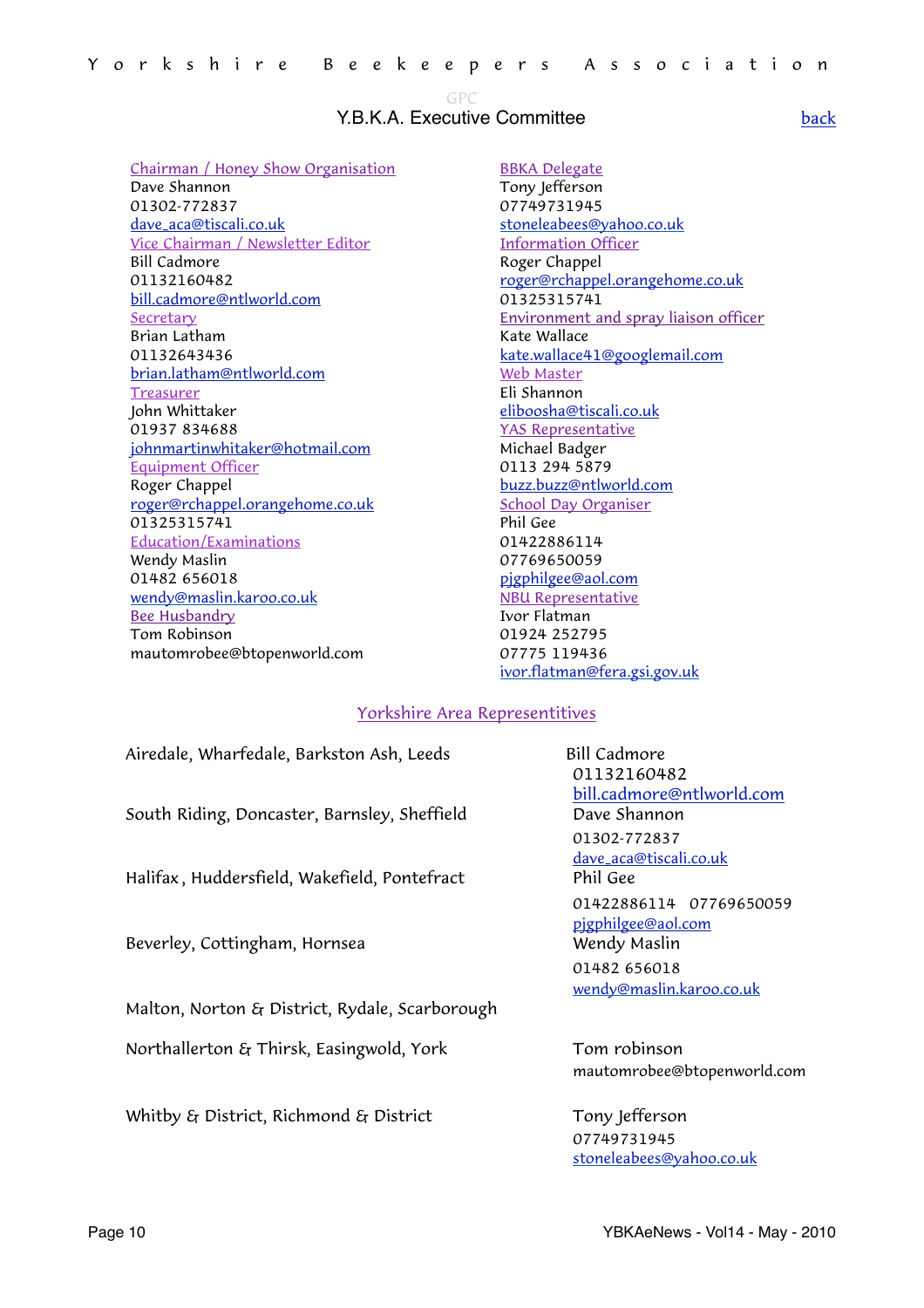#### <span id="page-10-0"></span>Sniffer Bees

Specially trained 'Sniffer' Bees could be used by investigators to detect substances such as explosives or drugs according to research. Carol Jenkins reports. Cutting edge research by biotechnology company Inscentinel ltd could change the way substances such as drugs or explosives are detected at a potential crime scene.

The company, which is affiliated to the world renowned Rothamsted Research Centre in Hertfordshire has been development what it describes as a 'new generation' of handheld portable detectors that contains live honeybees for vapour detection. Harry Townshend, Business Development and Engineering Manager at Inscentinel explained that the science is based on the acute olfactory sense of honeybees. Bees are trained to recognise particular odours (e.g. that of explosives) and associate that smell with a food reward. When the bees detect the odour, they extend their tongue or proboscis (the Proboscis Extension Reflex or PER) in expectation of food. "Honeybees make excellent detectors because they are inexpensive, quick to train (a few minutes per bee) and have extremely low limits of detection (odours can be detected to parts per trillion levels)," he said. "Our system has the potential to be deployed rapidly and quickly retargeted to new compounds when required. There is a large scope of possible applications ranging from explosives and drug detection to the diagnosis of tuberculosis and food spoilage."

The bees are not harmed in the process. A honeybee lives for a month and each bee is used for a few days and then marked and replaced back into the hive to ensure its long term future. The prototype handheld detection that is being trialled in a device called a 'buzz box' that contains trained bees harnessed into a removable drawer. An electric fan draws air into the box, while a video camera records the bees' response, which can alert the handler to even the faintest trace of explosives. Researchers say that the bees are able to detect the scent of explosives at concentrations as low as two parts per trillion. If you give them the smell, and then reward them with a sugar solution, they quickly make the association between the smell and the food. After training, bees will react to even the smallest trace of an explosive by extending their tongue-like proboscis in anticipation of food. Bees are also quick to learn, cheap to maintain and they do not need a dedicated handler. They also cannot be distracted from their task. When the hand held detector containing the bees is being used for vapour detection, a special screen means that they cannot be seen by potential offenders when the exercise is being carried out.

The detectors are so simple to operate that frontline officers are able to use them in operations and still be able to ensure an accurate reading. The bees could also be used as part of Security screening - for plastic explosives, drugs and chemical weapons; counterfeit goods detection the detection of smuggled goods such as tobacco and alcohol and discrimination of fraudulent goods. They can also be used for food quality control to detect the ripeness of fruit and vegetables before visible signs of deterioration through molecular recognition of specific indicator molecules as well as early medical diagnosis of cancers and diseases through the detection of characteristic indicator molecules in breath, blood and urine.

The bees could act as complimentary to the work already carried out by sniffer dogs and Mr Townshend is keen to emphasise that they are not being developed to replace dogs. "This is isn't as far-fetched as it sounds," said Mr Townshend. "If we can get people over the 'giggle factor' then we hope to show that honeybees could have a real role to play in policing.

Now that the research has proved how effective the bees can be in detecting trace substances, the company is looking for forces to come forward and take part in field trials to help illustrate their use in a law enforcement context. "We would be keen to talk to police forces who are interested in carrying out field trials of the honeybees to help us further our research by looking at their use in a range of policing tasks," said Mr Townshend. [back](#page-0-1)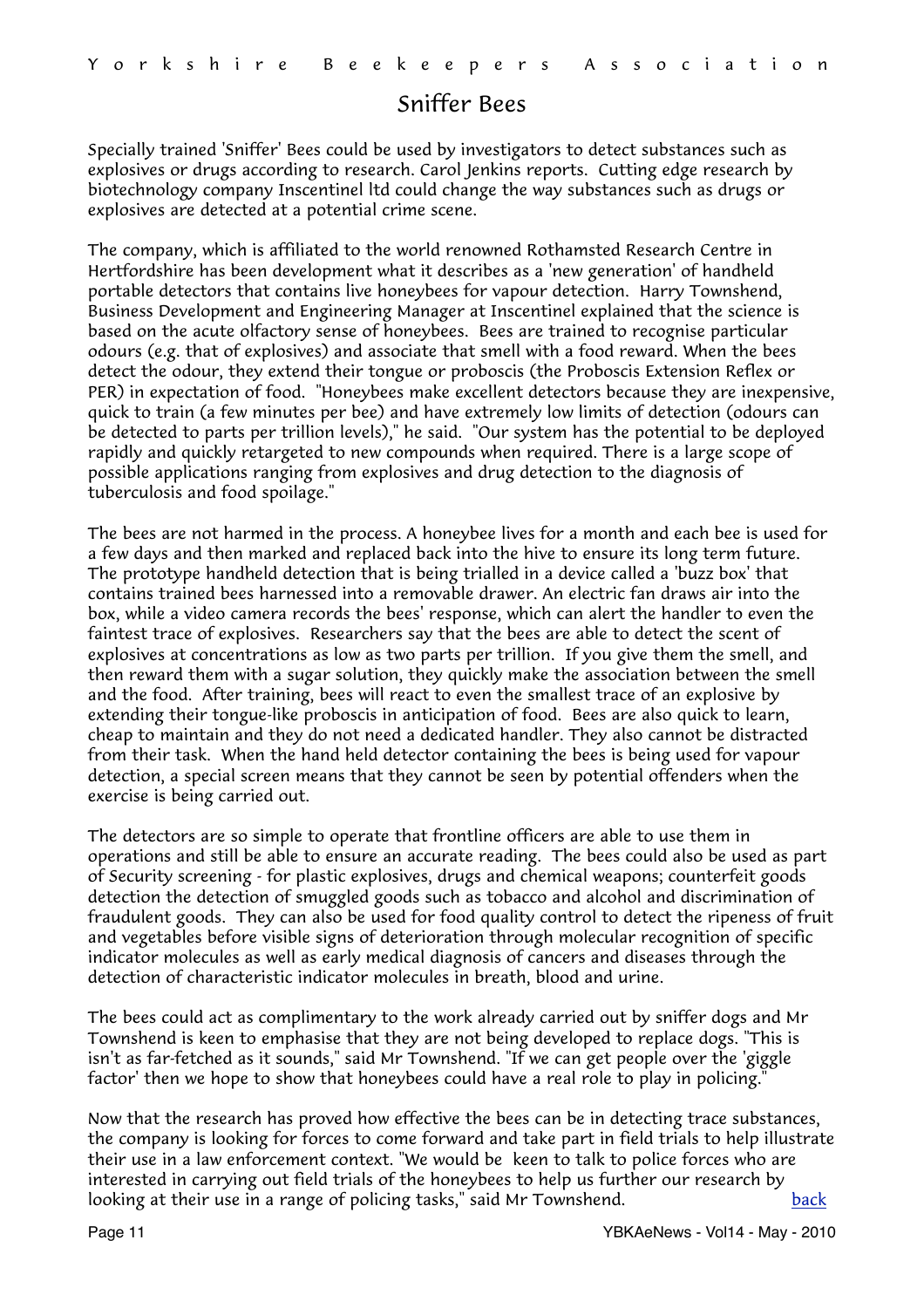<span id="page-11-1"></span>RBI

Regional Bee Inspector Ivor Flatman, tel. 01924 252795, e-mail [ivor.flatman@fera.gsi.gov.uk](mailto:ivor.flatman@fera.gsi.gov.uk) NBU office: National Bee Unit, The Food and Environment Research Agency, Sand Hutton, York, UK, YO41 1LZ Email: [nbu@fera.gsi.gov.uk](mailto:nbu@fera.gsi.gov.uk) Telephone: 01904 462510 Web site:<https://secure.fera.defra.gov.uk/beebase/>

#### YORKSHIRE BEEKEEPERS ASSOCIATION

[back](#page-0-1)

| <b>EVENT</b>                         | <b>VENUE</b>                             | <b>DATE</b>          |
|--------------------------------------|------------------------------------------|----------------------|
| <b>BBKA Module tutorial</b>          | Normanby Pavilion GYS                    | 19 December 2009     |
| <b>BBKA Module tutorial</b>          | Normanby Pavilion GYS                    | 9 January 2010       |
| <b>BBKA Annual Delegates Meeting</b> | Stoneleigh Warks                         | 16 January 2010      |
| YBKA GPC meeting                     | Normanby Pavilion GYS                    | 5 February 2010      |
| <b>BBKA Module tutorial</b>          | Normanby Pavilion GYS                    | 20 February 2010     |
| <b>YBKA Spring Conference</b>        | Normanby Pavilion GYS                    | 6 March 2010         |
| <b>BBKA Module Examinations</b>      | Normanby Pavilion GYS                    | 20 March 2010        |
| YBKA Honey Judges workshop           | Normanby Pavilion GYS                    | 27 March 2010        |
| <b>BBKA Stoneleigh Conference</b>    | Stoneleigh Warks                         | 16,17,18 April 2010  |
| YBKA Bishop Burton Conference        | <b>Bishop Burton College</b><br>Beverley | 24 April 2010        |
| YBKA GPC meeting                     | Normanby Pavilion GYS                    | 7 May 2010           |
| YBKA Queen Rearing course            | Normanby Pavilion GYS                    | 12 & 13 June 2010    |
| <b>YAS Countryside Days</b>          | <b>Great Yorkshire</b><br>Showground     | 15 & 16 June 2010    |
| YBKA GPC meeting                     | Normanby Pavilion GYS                    | 18 June 2010         |
| <b>Great Yorkshire Show</b>          | Normanby Pavilion GYS                    | 13, 14, 15 July      |
| YBKA GPC meeting                     | Normanby Pavilion GYS                    | 24 September 2010    |
| YAS Countryside Live                 | <b>Great Yorkshire</b><br>Showground     | 23 & 24 October 2010 |
| YBKA GPC meeting                     | Normanby Pavilion GYS                    | 3 December 2010      |
| YBKA AGM                             | Normanby Pavilion GYS                    | 4 December 2010      |

**EVENTS CALENDAR 2009/10** 

[back](#page-0-1)

<span id="page-11-0"></span>Calendar